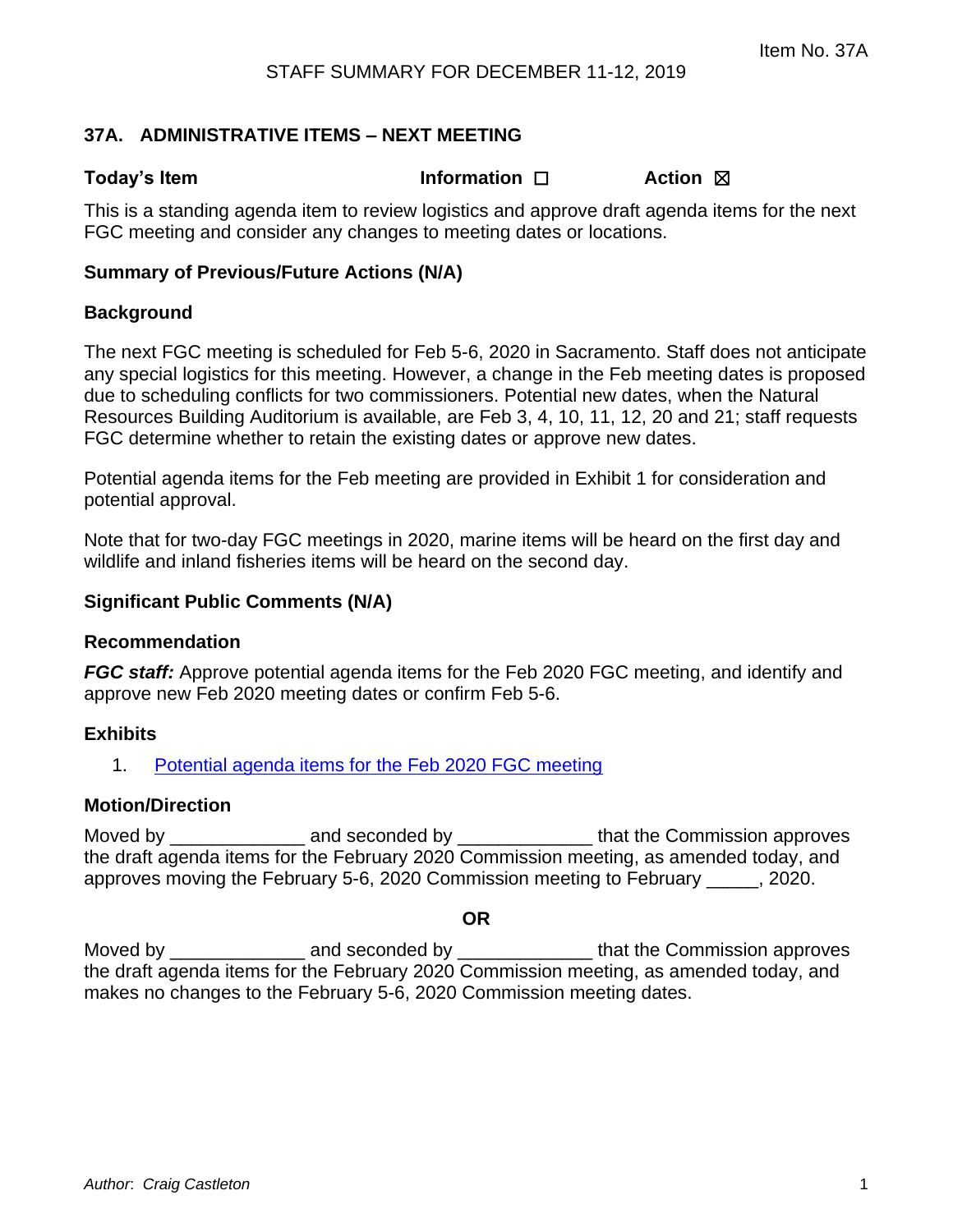# <span id="page-1-0"></span>**California Fish and Game Commission Potential Agenda Items for February 2020 Commission Meeting**

The next Commission meeting is scheduled for February 5-6, 2020 in Sacramento. This document identifies potential agenda items for the meeting, including items to be received from Commission staff and the California Department of Fish and Wildlife (DFW).

Note that for two-day FGC meetings in 2020, marine items will be heard on the first day and wildlife and inland fisheries items will be heard on the second day.

# **Wednesday, February 5: Marine-related and administrative items**

- 1. General public comment for items not on the agenda (Day 1)
- 2. Election of officers
- 3. Committee assignments
- 4. Tribal Committee
- 5. Marine Resources Committee
- 6. Executive director's report (staff report, legislative update)
- 7. Strategic planning receive and discuss draft strategic plan
- 8. Marine items of interest from previous meetings
- 9. Action on marine petitions for regulation change
- 10. Action on marine non-regulatory requests from previous meetings
- 11. Receive DFW informational items (marine)
- 12. Executive (closed) session

# **Thursday, February 6: Wildlife- and inland fisheries-related and administrative items**

- 13. General public comment for items not on the agenda (Day 2)
- 14. Wildlife Resources Committee
- 15. Discuss: mammal hunting
- 16. Discuss: waterfowl (annual)
- 17. Discuss: wildlife areas and ecological reserves
- 18. Discuss: Central Valley sport fishing (annual)
- 19. Discuss: Klamath River Basin sport fishing (annual)
- 20. Adopt: second 90-day extension of Klamath River Basin 2084 Spring Chinook Salmon emergency rulemaking
- 21. Discuss: Klamath River Basin 2084 Spring Chinook Salmon regular rulemaking (Certificate of Compliance)
- 22. If the Commission lists foothill yellow-legged frog as an endangered or threatened species under the California Endangered Species Act (CESA), consider ratifying findings
- 23. Receive DFW's one-year status review report for the petition to list Upper Klamath-Trinity river spring Chinook salmon as an endangered or threatened species under CESA